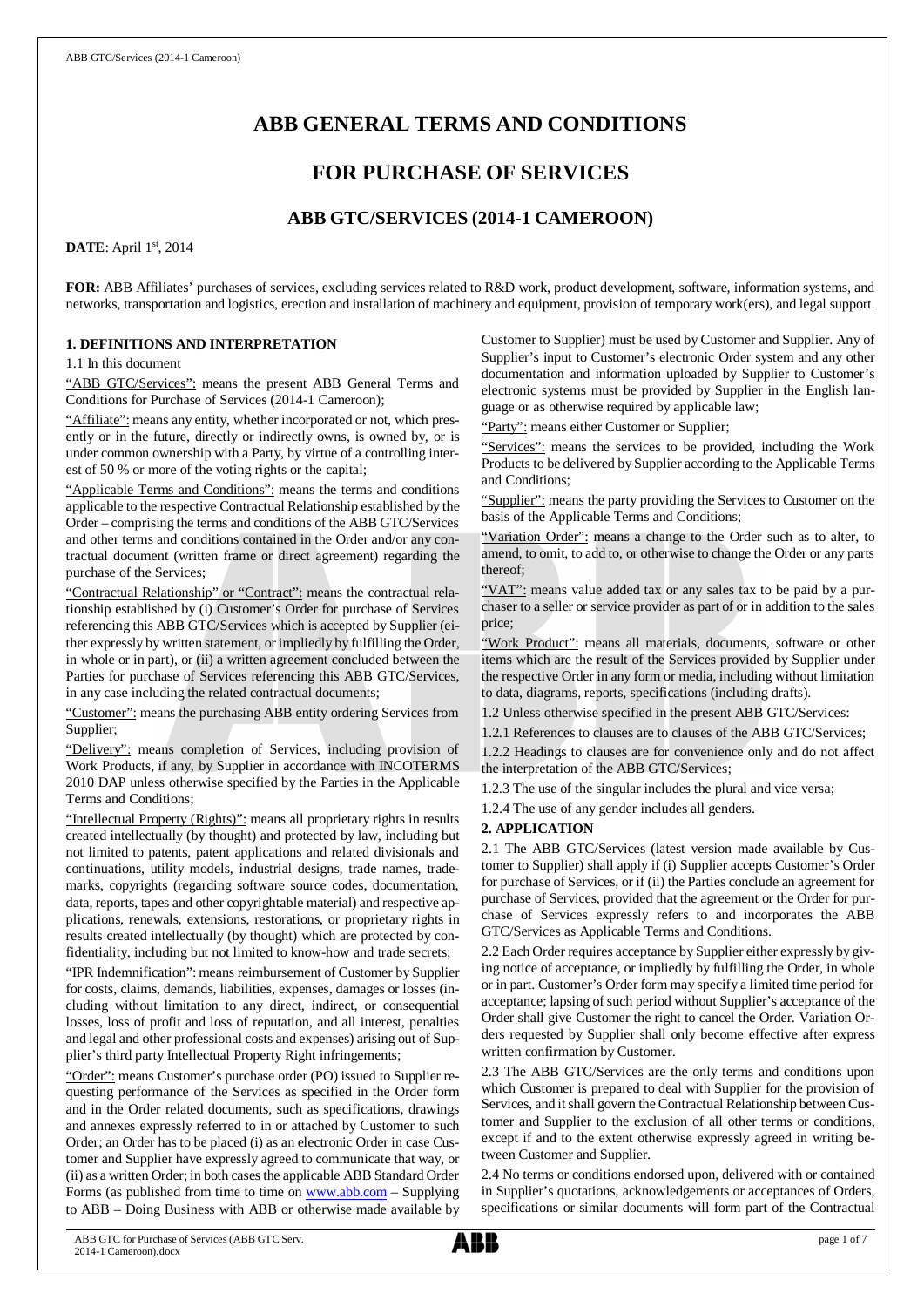Relationship, and Supplier waives any right which it otherwise might have to rely on such other terms or conditions.

2.5 References in the ABB GTC/Services to any statute or statutory provision shall, unless the context otherwise requires, be construed as a reference to that statute or provision as from time to time amended, consolidated, modified, extended, re-enacted or replaced.

## **3. SUPPLIER'S RESPONSIBILITIES**

3.1 Supplier shall provide the Services and deliver the Work Products:

3.1.1 in accordance with the applicable laws and regulations;

3.1.2 in accordance with the quality standards stated under Clause 9.1 and specified in the Order and in the other documents being part of the Contractual Relationship;

3.1.3 free from defects and from any rights of third parties;

3.1.4 on the due date specified in the Order;

3.1.5 in the quantity specified in the Order;

3.1.6 with all skill and care and in accordance with industry best practice.

3.2 Supplier shall not substitute or modify any of the agreed materials used for the provision of the Services or make any changes to the agreed ingredients, the design or other agreed criteria of the Work Products without Customer's prior written approval.

3.3 Supplier shall take care that Work Products are contained or packaged in the manner usual for such Work Products or, where there is no such manner, in a manner adequate to preserve and protect the Work Products until Delivery completion.

3.4 Supplier shall submit invoices in an auditable form, complying with Supplier's and Customer's applicable local mandatory law, generally accepted accounting principles and the specific Customer requirements, containing the following minimum information: Supplier name, address and reference person including contact details (telephone, email etc.); invoice date; invoice number; Order number (same as stated in the Order); Supplier number (same as stated in the Order); address of Customer; quantity; specification of Services supplied; price (total amount invoiced); expenses approved by Customer, but not included in the price (to be specified by amount and category); currency; tax or VAT (amount has to be specified); tax or VAT number; payment terms. 3.5 Invoices shall be issued to Customer as stated in the Order and/or

the Applicable Terms and Conditions, and shall be sent to the invoice address specified in the Order.

3.6 Expenses not agreed in writing by Customer will not be reimbursed.

3.7 Customer may issue Variation Orders to Supplier to alter, amend, omit, add to, or otherwise change ordered Services or parts thereof, and Supplier shall carry out such Variation Orders. Agreed unit prices stated in the Order and/or otherwise agreed between Customer and Supplier shall apply.

3.8 Supplier shall in no event suspend the performance of any Services or the Delivery of Work Products to Customer. In the event of Force Majeure, Clause 16 shall apply.

## **4. CUSTOMER'S RESPONSIBILITIES**

4.1 In consideration of the Services provided by Supplier in accordance with the Applicable Terms and Conditions, Customer shall pay to Supplier the fees or purchase price stated in the Order in accordance with the payment terms specified therein, provided the invoice fulfils the requirements of Clauses 3.4 and 3.5. In the event that the payment terms are determined by mandatory applicable law, such terms shall prevail.

4.2 Customer reserves the right to set off any amount and to withhold payment for Services not provided in accordance with the Applicable Terms and Conditions.

## **5. DELIVERY**

5.1 The Services shall be provided at the agreed place specified in the Order, or, if no such place has been specified, at Customer's address specified in the Order.

5.2 The Work Products shall be delivered in accordance with INCOTERMS 2010 DAP, to the agreed place specified in the Order, or, if no such place has been specified, to Customer's place of business. 5.3 Supplier shall ensure that each Delivery of a Work Product is accompanied by a delivery note, which shall contain the following minimum information (unless required otherwise by Customer): the Order number, date of Order, number of packages and contents, where applicable the customs tariff number of the country of consignment, and, in the case of partial delivery, the outstanding balance remaining to be delivered. For controlled goods, the national export control number must be indicated and, and if the goods are subject to U.S. export regulations, the U.S. Export Control Classification Number (ECCN) must be specified in the delivery note. Proofs of preferential origin as well as conformity declarations and marks of the country of consignment or destination are to be submitted without being requested; certificates of origin upon request.

5.4 Work Products shall be delivered during Customer's business operation hours unless otherwise requested by Customer.

5.5 Upon Delivery of the Work Products, Supplier (or its appointed carrier) shall provide Customer with such export documents as are applicable or necessary together with a delivery note.

5.6 Ownership (title) regarding Work Products shall pass to Customer at Delivery, except if otherwise agreed in writing. For assigning of Intellectual Property in the Work Products arising from the Services Clause 11.1 shall apply.

5.7 Supplier shall invoice Customer upon Delivery in accordance with Clause 3.4 and 3.5, but such invoicing shall be conducted separately from dispatch of the Work Products to Customer.

## **6. ACCEPTANCE**

6.1 Customer shall not be deemed to have accepted any Services until it has had a reasonable time to inspect them following completion or, in the case of a defective performance, until a reasonable time after such defective performance has become apparent. Such reasonable time period shall be determined by the specifics of the Services, the defective performance and the circumstances of the provision of the Services.

6.2 If any Services provided or Work Products delivered to Customer do not comply with Clause 3 (Supplier's Responsibilities), or are otherwise not in conformity with the Order, then, without limiting any other right or remedy that Customer may have under Clause 10 (Remedies), Customer may reject the Services and/or the Work Products, and may request replacement of the Services and/or the Work Products, or recover all payments made to Supplier by Customer.

6.3 Upon Supplier's request Customer shall send written acceptance statement to Supplier.

## **7. DELAY**

If the Delivery of the Services or the Work Products does not comply with the agreed delivery date(s), then, without prejudice to any other rights which it may have under the Contractual Relationship or at law, Customer reserves the right to:

7.1 terminate the Contractual Relationship or the respective Order in whole or in part;

7.2 refuse any subsequent Delivery of Services or Work Products which Supplier attempts to make;

7.3 recover from Supplier any expenditure reasonably incurred by Customer in obtaining the Services or the Work Products in substitution from another supplier;

7.4 claim damages for any additional costs, loss or expenses incurred by Customer which are reasonably attributable to Supplier's failure to provide the Services or to deliver the Work Products on the agreed dates; and

7.5 claim compensation for liquidated damages in addition to the rights provided under Clauses 7.1 to 7.4 if such compensation right is expressly stated in the respective Order.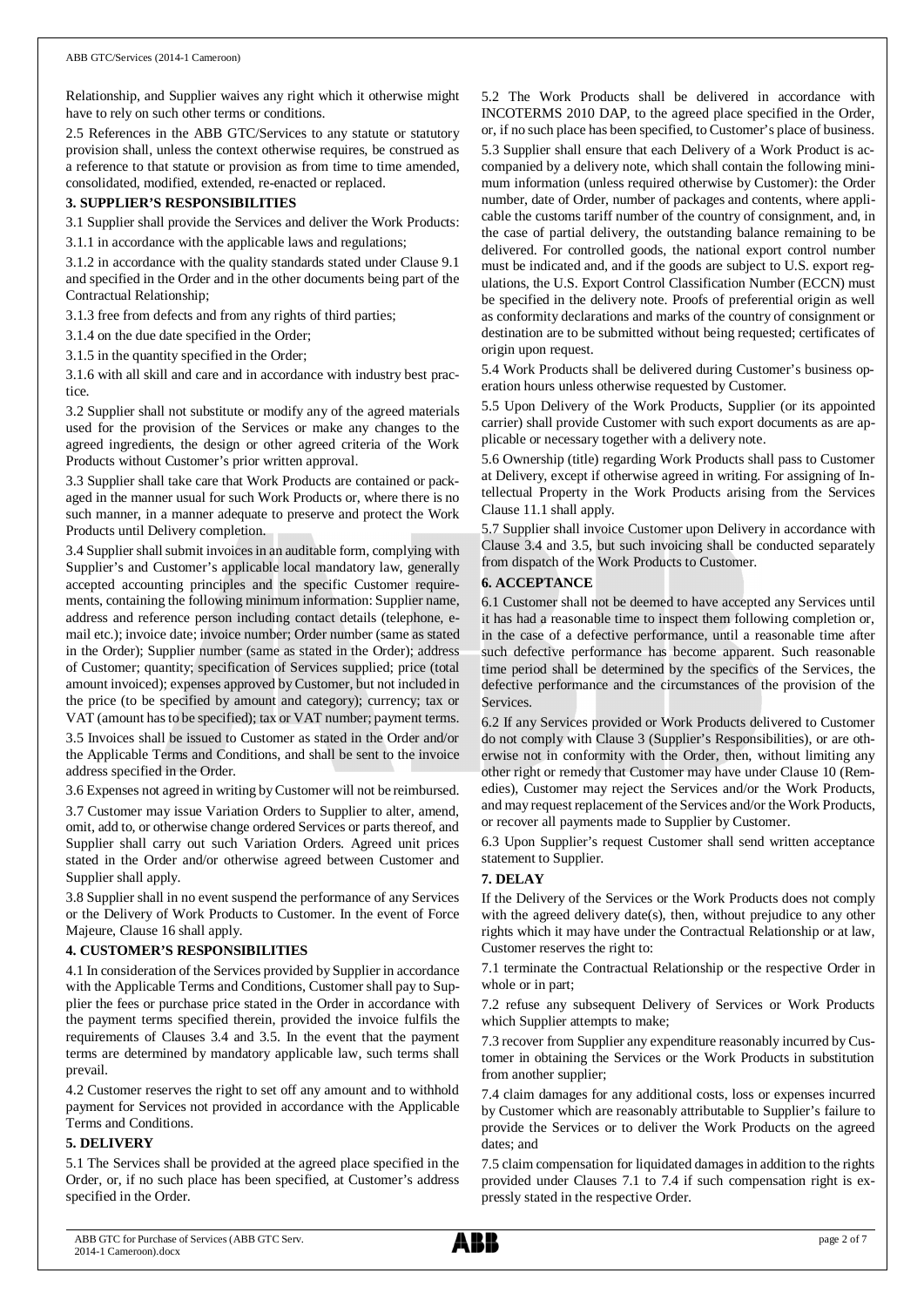## **8. INSPECTION**

8.1 Supplier shall allow Customer and/or its authorised representatives to inspect the Services and to test the Work Products, or parts of them at any time prior to the completion of the Services and/or the Work Products.

8.2 Notwithstanding any inspection or test sampling however conducted, Supplier shall remain fully responsible for the Services' compliance with the Order. This applies whether or not Customer has exercised its right of inspection and/or testing and shall not limit Supplier's obligations under the Order. For the avoidance of doubt, inspection of Services or testing of Work Products by Customer and/or its authorised representatives shall in no event exempt Supplier from or limit Supplier's warranties or liability in any way.

## **9. WARRANTY**

9.1 Supplier warrants that the Services (including Work Products):

9.1.1 comply with all agreed specifications, including all specified material, workmanship and the like, documentation and quality requirements, or in absence thereof are performed in accordance with generally accepted practices, procedures and standards of the respective industry and are fit for the purposes for which Services of the same description type would ordinarily be used, and that the results of the Services maintain the functionality and performance as expected by Customer according to Supplier's information, documentation and statements;

9.1.2 are appropriate and fit for any particular purpose expressly or impliedly made known to Supplier in the Order;

9.1.3 are new and unused (in case of Work Products) at the date of Delivery;

9.1.4 are free from defects and rights of third parties;

9.1.5 possess the qualities which Supplier has held out to Customer as a sample, model or otherwise;

9.1.6 comply with Clause 12 (Compliance with Relevant Law).

9.2 The warranty period shall be twenty four (24) months from acceptance of the Services or the Work Products, if no other time period is stated in the Order or otherwise expressly agreed in writing by the Parties.

9.3 In case of non-compliance with the warranty provided under this Clause, Customer shall be entitled to enforce the remedies provided in Clause 10 (Remedies).

## **10. REMEDIES**

10.1 In case of breach of warranty under Clause 9 (Warranty) or if Supplier otherwise fails to comply with any of the Applicable Terms and Conditions, Customer shall give notice in writing to Supplier of such breach of warranty and provide Supplier an opportunity to swiftly remedy it. If no Supplier action to remedy such breach has been taken within forty eight (48) hours of receiving such Customer notification, Customer shall be entitled to any one or more of the following remedies at its own discretion and at Supplier's expense:

10.1.1 to give Supplier another opportunity to carry out any additional work necessary to ensure that the Applicable Terms and Conditions are fulfilled;

10.1.2 to carry out (or to instruct a third party to carry out) any additional work necessary to make the Services comply with the Applicable Terms and Conditions;

10.1.3 to obtain immediate replacement of the defective Services by Services conforming with the Applicable Terms and Conditions without defects;

10.1.4 to refuse to accept any further Services, but without relieving Supplier from its liability for the defective Services;

10.1.5 to claim such damages as may have been sustained by Customer as a result of Supplier's breaches of the Applicable Terms and Conditions, statutory duty or any applicable law;

10.1.6 to claim liquidated damages expressly provided in the Order;

10.1.7 to terminate the Contractual Relationship or the respective Order in accordance with Clause 15.2.

10.2 In the event that Clauses 10.1.1, 10.1.2 or 10.1.3 apply, the entire warranty period of Clause 9.2 shall be restarted.

10.3 The rights and remedies available to Customer and contained in the Applicable Terms and Conditions (including, but not limited to the ABB GTC/Services) are cumulative and are not exclusive of any rights or remedies available at law or in equity.

## **11. INTELLECTUAL PROPERTY**

11.1 Supplier assigns herewith to Customer full ownership rights in and to any Intellectual Property in the Work Products arising from the Services for the full duration of such rights, wherever in the world enforceable. Supplier further agrees to execute, upon Customer's request and at its cost, all further documents and assignments and do all such further things as may be necessary to perfect Customer's ownership title to the Intellectual Property or to register Customer as owner of the Intellectual Property with any registry, including but not limited to governmental registration authorities or private registration organisations.

11.2 The Intellectual Property Rights in any Work Products created by or licensed to Supplier prior to the respective Order or outside of such Order, and any subsequent modifications to the same ("Pre-Existing Works") will remain vested in Supplier or the respective third party owner. To the extent that Pre-Existing Works are embedded in any Work Products delivered by Supplier, Customer and its Affiliates shall have a worldwide, irrevocable, perpetual, transferrable, non-exclusive, royalty-free licence with rights to sublicense to use the Pre-Existing Works as part of such Work Products, including the right to further improve, develop, market, distribute, sub-license, exploit or otherwise use the Work Products containing such Pre-Existing Works. Supplier shall not be prevented or restricted by this ABB GTC/Services from using its own know-how or its Pre-Existing Works in the course of providing the Services.

11.3 In the event that the Services provided and/or Work Products delivered by Supplier infringe any third party Intellectual Property Rights, Supplier shall, notwithstanding anything provided to the contrary or otherwise contained in the Applicable Terms and Conditions (including, but not limited to the ABB GTC/Services), provide IPR Indemnification to Customer. The IPR Indemnification applies whether or not Supplier may have been negligent or at fault and does not limit any further compensation rights of Customer. Supplier's obligation to indemnify Customer as provided under this Clause shall not apply if and to the extent the liability or damage was caused by Customer's own pre-existing Intellectual Property Rights contributed to, or implemented into the Work Products and/or the Services provided by Supplier.

11.4 If any infringement claim is made against Customer, Customer may without prejudice to its rights under Clause 11.3 also request at its discretion and at Supplier's cost that Supplier (i) procures for Customer the right to continue using the Work Products and/or the Services; (ii) modifies the Work Products and/or the provision of the Services so that they cease to be infringing; or (iii) replaces the Work Products and/or the Services so that they become non-infringing.

11.5 In the event Supplier cannot fulfil Customer's above request, Customer shall be entitled to terminate the Contractual Relationship or the respective Order, to reclaim all sums which Customer has paid to Supplier thereunder and to claim compensation in accordance with Clause 11.3 and for any other costs, losses or damages incurred whatsoever.

## **12. COMPLIANCE WITH RELEVANT LAW**

12.1 The Services covered by the Applicable Terms and Conditions shall be provided by Supplier in compliance with all relevant legislation, regulations, and codes of practice, guidance and other requirements of any relevant government or governmental agency applicable to Supplier. To the extent that such regulations are advisory rather than mandatory, the standard of compliance to be achieved by Supplier shall

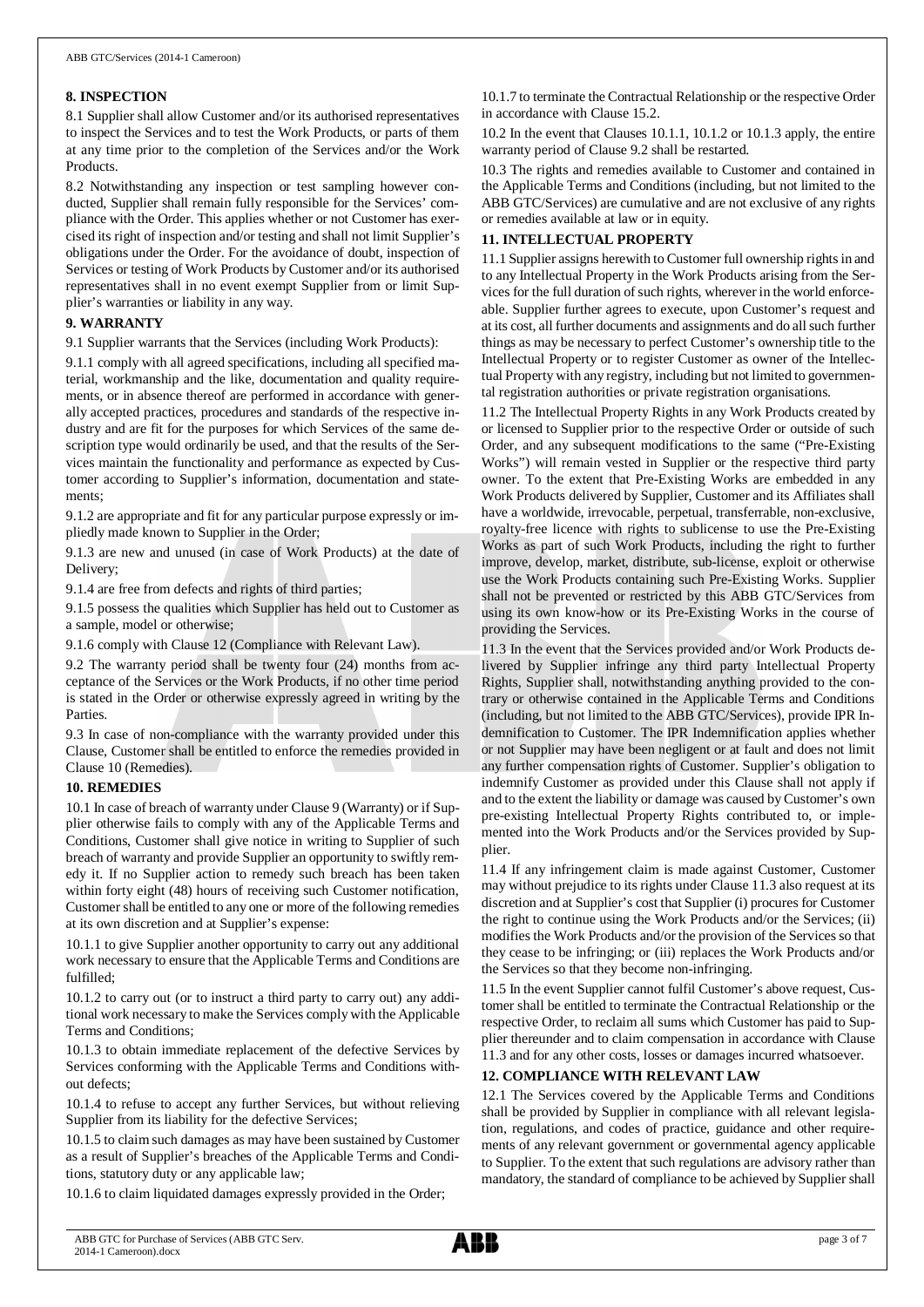be in compliance with the generally accepted best practice of the relevant industry.

12.2 Each Party warrants that it will not, directly or indirectly, and that it has no knowledge that the other Party or any third parties will, directly or indirectly, make any payment, gift or other commitment to its customers, to government officials or to agents, directors and employees of a Party, or any third party in a manner contrary to applicable laws (including but not limited to the U. S. Foreign Corrupt Practices Act and, where applicable, legislation enacted by member states and signatories implementing the OECD Convention Combating Bribery of Foreign Officials), and shall comply with all relevant laws, regulations, ordinances and rules regarding bribery and corruption. Nothing in this ABB GTC/Services shall render either Party or any of its Affiliates liable to reimburse the other for any such consideration given or promised.

12.3 Either Party's material violation of any of the obligations contained in this Clause 12 (Compliance with Relevant Law) may be considered by the other Party to be a material breach of the respective Contractual Relationship between the Parties, and shall entitle such Party to terminate the Contractual Relationship with immediate effect and without prejudice to any further right or remedies under such Contractual Relationship or applicable law.

12.4 Notwithstanding anything to the contrary stated in any Applicable Terms and Conditions, Supplier shall, without any limitations, indemnify and hold harmless Customer from and against any claim, proceeding, action, fine, loss, cost and damages arising out of or relating to any such violation of the above mentioned obligations, the termination of the respective Contractual Relationship, and any noncompliance with export control regulations, and Supplier shall compensate Customer for all losses and expenses whatsoever resulting therefrom.

12.5 Supplier herewith acknowledges and confirms that it has received a copy of ABB's Code of Conduct and ABB's Supplier Code of Conduct or has been provided information on how to access the ABB Codes of Conduct online ([www.abb.com](http://www.abb.com/) – Integrity – Code of Conduct). Supplier agrees to perform its contractual obligations under the Applicable Terms and Conditions and the respective Contractual Relationship with substantially similar standards of ethical behaviour as stated in the above mentioned ABB Codes of Conduct.

12.6 Supplier and its sub-contractors must comply with the ABB Lists of Prohibited and Restricted Substances and with the reporting and other requirements regarding Conflict Minerals and all other employment, safety, health, environmental and quality requirements made available under [www.abb.com](http://www.abb.com/) – Supplying to ABB – Doing Business with ABB or otherwise and shall provide Customer with respective documents, certificates and statements if requested. Any statement made by Supplier to Customer (whether directly or indirectly, e. g. where applicable via the ABB Supplier Registration and Pre-Qualification System) with regard to materials used for or in connection with the Services and/or Work Products will be deemed to be a representation under the Contract.

12.7 Supplier represents and warrants that it is knowledgeable with, and is and will remain in full compliance with all applicable export and import laws, regulations, instructions, and policies, including, but not limited to, securing all necessary clearance requirements, export and import licenses and exemptions from, and making all proper filings with appropriate governmental bodies and/or disclosures relating to the provision of services, the release or transfer of goods, hardware, software and technology to non U.S. nationals in the U.S., or outside the U.S., the release or transfer of technology and software having U.S. content or derived from U.S. origin software or technology.

12.8 No goods or services included in the Services and/or Work Products shall originate from any company or country listed in any relevant boycott list issued by the authority in the country where the goods or services shall be used or an authority otherwise having influence over the equipment and material forming part of the Services and/or Work

Products. If any of the Services and/or Work Products is or will be subject to export restrictions, it is Supplier's responsibility to promptly inform Customer in writing of the particulars of such restrictions.

12.9 Supplier shall indemnify and hold Customer harmless for all claims, demands, losses, damages, costs, fines, penalties, attorney's fees and all other expenses arising from export restrictions concealed by Supplier. With respect to export restrictions solely attributable to Customer's use of the Services and/or Work Products, the now said warranty shall only apply to the extent Supplier has knowledge of or reasonably should have been aware of such use.

12.10 Supplier must indicate the customs tariff numbers of the country of consignment for all Services and/or Work Products. For controlled Services and/or Work Products, the national export control numbers must be indicated and, if the Services and/or Work Products are subject to U.S. export regulations, ECCN or ITAR classifications. Proofs of preferential origin as well as conformity declarations and marks of the country of consignment or destination are to be submitted without being requested; certificates of origin upon request.

## **13. CONFIDENTIALITY AND DATA PROTECTION**

13.1 Supplier is obliged to observe secrecy regarding any data or information acquired during the fulfilment of the Contract irrespective of whether such data or information relates to Customer, its Affiliates or their respective customers or suppliers ("Customer Data"). This includes in particular, but is not limited to, all technical or commercial know-how, drawings, specifications, inventions, processes or initiatives which are of a confidential nature. To safeguard this,

13.1.1 Supplier shall process or use Customer Data only in accordance with Customer's instructions and with all applicable laws and regulations; for the avoidance of doubt, processing in accordance with the Contract shall be considered to be an instruction from Customer;

13.1.2 Supplier shall not (i) use Customer Data for any other purposes than for providing the Services, or (ii) reproduce Customer Data in whole or in part in any form except as may be required to fulfil its obligations under the Contract; (iii) disclose Customer Data nor grant access to such data to any third party without Customer's prior written consent; no third parties in the meaning of this provision are subcontractors approved by Customer;

13.1.3 Supplier shall take appropriate measures suited to the type of Customer Data to be protected (i) to prevent unauthorised persons from gaining access to data processing systems with which Customer Data are processed or used, (ii) to prevent data processing systems from being used without authorisation, (iii) to ensure that persons entitled to use a data processing system have access only to the data to which they have a right of access, and that Customer Data cannot be read, copied, modified or removed without authorisation in the course of processing or use and after storage, (iv) to ensure that Customer Data cannot be read, copied, modified or removed without authorisation during electronic transmission or transport, and that it is possible to monitor and establish to which bodies the transfer of Customer Data by means of data transmission facilities is envisaged, (v) to ensure that it is possible to monitor and establish whether and by whom Customer Data have been entered into data processing systems, modified or removed, (vi) to ensure that, in the case of commissioned processing of Customer Data, the data are processed strictly in accordance with the instructions of Customer, (vii) to ensure that Customer Data are protected from accidental or unlawful destruction or loss, (viii) to ensure that data collected for different purposes can be processed separately. Supplier shall document the implementation of the technical and organizational measures in detail and shall present this to Customer for review upon request. Where this review raises the need for amendments, these must be applied amicably;

13.1.4 Supplier shall ensure and prove that those members of its staff who may come into contact with Customer Data in the course of fulfilling their tasks are subject to the same obligation to confidentiality

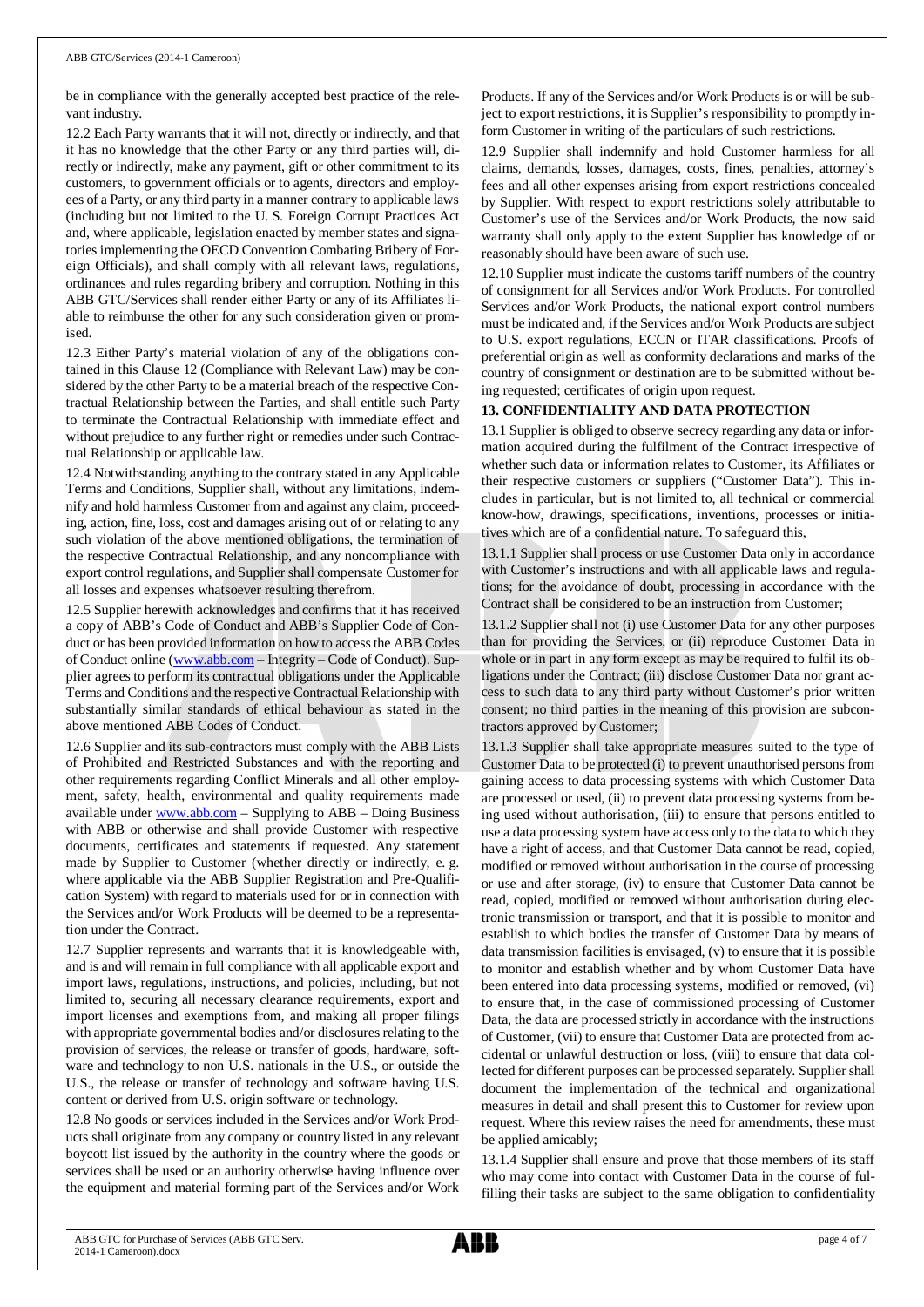as applicable to Supplier. Supplier shall confirm this in writing upon Customer's request. Customer may verify compliance with the technical and organisational measures undertaken by Supplier any time upon reasonable notice;

13.1.5 The commissioning of subcontractors requires Customer's previous written consent. This applies also in those instances when one subcontractor is replaced by a subsequent one. The contracts awarded by Supplier to its subcontractors are to be formulated in such a manner that they meet the requirements regarding confidentiality and data protection agreed upon in the Contract. Supplier shall provide Customer with information on the essentials of such contracts and on the measures implemented by the subcontractors to fulfil their obligations regarding confidentiality and data protection. If requested by Customer, Supplier shall present its respective contractual documents for the former to examine. Supplier shall ensure that Customer has the same rights to monitor the subcontractors as Customer has to monitor Supplier. Subcommissions in the meaning of this provision do not include ancillary services ordered by Supplier from third parties which are not directly related to Customer, such as telecommunications services, maintenance and user support, cleaning, auditing or the disposal of data media. Even where ancillary services are taken from third parties, Supplier must however ensure confidentiality and undertake monitoring activities.

13.2 The obligation to confidentiality does not apply to such data (i) whose disclosure is required for the fulfilment of the Contract; (ii) which are publicly known at the time Supplier receives them or which subsequently become publicly known through no action of Supplier itself; (iii) which were already known to Supplier prior to its initial activity for Customer and for which no duty to observe secrecy applies; (iv) which is made accessible to Supplier by third parties and for which no duty to observe secrecy applies or (v) which Supplier is obliged to disclose by mandatory law or by legally binding instruction of a court of law or a public authority. Insofar as Supplier wishes to invoke one of the above exceptions, the burden of proof for the existence of the factual preconditions for such exception shall lie with Supplier.

13.3 Supplier shall not retain any Customer Data for longer than necessary to carry out the Services or than determined by Customer. Immediately after termination of the Contract or at any time on Customer's demand, Supplier shall, at the choice of Customer, immediately deliver to Customer all copies of such data provided by Customer to Supplier for the purposes of the Contract or received otherwise by Supplier while carrying out the Services and/or delete securely all Customer Data from its database. Supplier shall certify to Customer that it has not retained any copies of Customer Data with a written confirmation of destruction. Such confirmation shall be signed by duly authorized signatories of Supplier.

13.4 With regard to any data or information belonging to Customer or its Affiliates relating to an identified or identifiable individual or legal entity or any other entity which is subject to applicable data protection or privacy laws and regulations or being qualified as Personally Identifiable Information within the meaning of the applicable laws ("Personal Data"), Supplier will comply with all applicable data protection and privacy laws and regulations. In addition to the other stipulations in this Clause 13 the following applies:

13.4.1 Supplier shall not process Personal Data in or transfer Personal Data to a country with a level of data protection that is not at least equivalent with the level of data protection that applies within the country of origin of the Personal Data without Customer's prior written consent. Upon Customer's request and where required by applicable law, in particular if Customer or its Affiliates are located in Switzerland or in a country which is a Member State of the European Union (EU) or another signatory to the Agreement on the European Economic Area (EEA), Supplier agrees to enter into a separate data transfer agreement (EU Standard Contractual Clauses/Swiss Data Processing Agreement) with Customer and/or its Affiliates for the transfer of Personal Data to third countries.

13.4.2 Supplier shall inform Customer without delay about serious incidents arising in the course of normal operations, suspicions of breaches of data privacy or other irregularities regarding the processing of Customer's or its Affiliates' Personal Data. In such cases Supplier and Customer shall agree on the further handling of the Personal Data. Supplier shall inform Customer without delay about checks performed and measures taken by a supervisory authority. This also applies regarding investigations into administrative or criminal offences.

13.4.3 Supplier will comply with any request by Customer to access, correct, block or delete Personal Data insofar as Customer is obliged to such request by law.

13.4.4 In case the legislation of a country in which Supplier provides its Services to Customer or its Affiliates requires a contract governing data privacy topics which are not covered by this Clause 13, Supplier agrees to enter into such contract.

13.5 Supplier agrees that Customer shall be allowed to provide any information received from Supplier to any other ABB Affiliate.

13.6 The obligation to Confidentiality and Data Protection exists for an indefinite period of time and therefore this Clause 13 shall survive the expiration or termination of the Contract for any reason.

## **14. LIABILITY AND INDEMNITY**

14.1 Without prejudice to applicable mandatory law, Supplier shall compensate/indemnify Customer for all damages and losses in connection with the Services whether or not Supplier may have been negligent or at fault (i) for Supplier's breaches of the Applicable Terms and Conditions , and (ii) for any claim, except for IPR Indemnification for which Clause 11 (Intellectual Property Right Infringements) exclusively applies, made by a third party (including employees of Supplier) against Customer in connection with the Services and to the extent that the respective liability, loss, damage, injury, cost or expense was caused by, relates to or arises from the Services delivered by Supplier and/or its sub-contractors. Upon Customer's request Supplier shall defend Customer against any third party claims arising out of or in connection with the Services.

14.2 Supplier shall be responsible for the control and management of all of its employees, its suppliers and/or its sub-contractors, and it shall be responsible for the acts, omissions, negligence or obligations of any of its employees, suppliers and/or sub-contractors, its agents, servants or workmen as fully as if they were the acts, omissions, negligence or obligations of Supplier.

14.3 The provisions of this Clause 14 (Liability and Indemnity) shall survive any performance, acceptance or payment pursuant to this ABB GTC/Services and shall extend to any substituted or replacement Services delivered by Supplier to Customer.

14.4 Unless otherwise expressly stated in the respective Order, Supplier shall maintain in force, and upon request provide evidence of, adequate general liability insurance, statutory worker's compensation/employer's liability insurance and where applicable goods transit insurance with reputable and financially sound insurers. Nothing contained in this Clause 14 (Liability and Indemnity) shall relieve Supplier from any of its contractual or other legal liabilities. The insured amount cannot be considered nor construed as limitation of liability.

14.5 Customer reserves the right to set off any claims under the Order against any amounts owed to Supplier.

## **15. TERM AND TERMINATION**

15.1 The Contractual Relationship between the Parties or an Order placed under the ABB GTC/Services may be terminated for convenience in whole or in part by Customer upon giving Supplier thirty (30) calendar days written notice, unless otherwise expressly stated in the relevant Order. In such event Customer shall pay to Supplier the value of the already performed Services and proven direct costs reasonably incurred by Supplier for the unperformed Services, however in no event

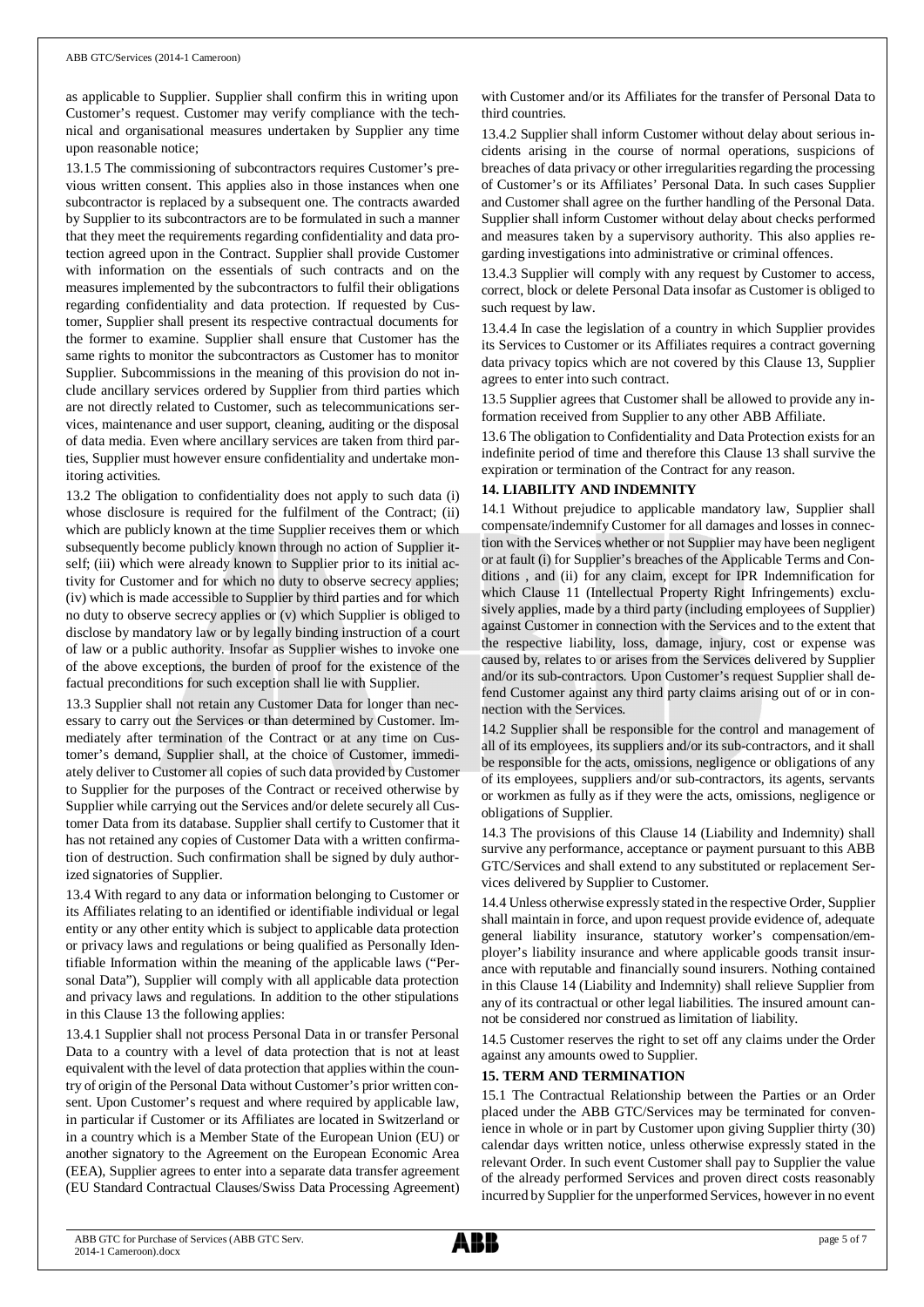more than the agreed purchase price for the Services under the respective Order. No further compensation shall be due to Supplier. Compensation for any expenditures and materials made with regard to the unperformed Services shall be expressly excluded.

15.2 In the event of Supplier's breach of the Applicable Terms and Conditions, such as e. g. a breach of warranty, Customer shall be entitled to terminate the respective Contractual Relationship or an Order placed under the ABB GTC/Services if Supplier fails to take adequate and timely actions to remedy a breach as requested by Customer in accordance with Clause 10 (Remedies). In such event, Customer shall have no obligation to compensate Supplier for the already performed Services and Supplier shall be obliged to pay back to Customer any remuneration received from Customer for the performed Services.

15.3 Customer shall have the right to terminate the Order and/or Contractual Relationship with immediate effect forthwith by notice in writing to Supplier in the event that an interim order is applied for or made, or a voluntary arrangement approved, or a petition for a bankruptcy order is presented or a bankruptcy order is made against Supplier or any circumstances arise which entitle the court or a creditor to appoint a receiver, administrative receiver or administrator or to present a winding-up petition or make a winding-up order or other similar or equivalent action is taken against or by Supplier by reason of its insolvency or in consequence of debt.

15.4 Upon termination Supplier shall immediately and at Supplier's expense safely return to Customer all respective Customer property (including any documentation, data, and applicable Intellectual Property) and Customer information then in Supplier's possession or under Supplier's control and provide Customer with the complete information and documentation about the already performed Services.

#### **16. FORCE MAJEURE**

16.1 Neither Party shall be liable for any delay in performing or for failure to perform its obligations under a respective Order if the delay or failure results from an event of "Force Majeure". For clarification, Force Majeure means an event that was not foreseeable by the affected Party at the time of execution of the respective Order, is unavoidable and outside the control of the affected Party, and for which the affected Party is not responsible, provided such event prevents the affected Party from performing the obligations under the respective Order despite all reasonable efforts, and the affected Party provides notice to the other Party within five (5) calendar days from occurrence of the respective event of Force Majeure.

16.2 If an event of Force Majeure occurs which exceeds thirty (30) calendar days either Party shall have the right to terminate the relevant Order forthwith by written notice to the other Party without liability to the other Party. Each Party shall use its reasonable endeavours to minimise the effects of any event of Force Majeure.

## **17. ASSIGNMENT AND SUB-CONTRACTING**

17.1 Supplier shall not assign, transfer, or encumber an Order or any parts thereof (including any monetary receivables from Customer) without prior written approval of Customer.

17.2 Customer may at any time assign, transfer, encumber, sub-contract or deal in any other manner with all or any of its rights or obligations under the respective Order and/or the Applicable Terms and Conditions to any of its own Affiliates.

#### **18. NOTICES**

Any notice shall be given by sending the same by registered mail, courier, fax or by e-mail to the address of the relevant Party as stated in the Order or to such other address as such Party may have notified in writing to the other for such purposes. E-mail and fax expressly require written confirmation issued by the receiving Party. Electronic read receipts may not under any circumstances be deemed as confirmation of notice. Electronic signatures shall not be valid, unless expressly agreed in writing by duly authorised representatives of the Parties.

## **19. WAIVERS**

Failure to enforce or exercise, at any time or for any period, any term of the Applicable Terms and Conditions does not constitute, and shall not be construed as, a waiver of such term and shall not affect the right later to enforce such term or any other term herein contained.

## **20. GOVERNING LAW AND DISPUTE SETTLEMENT**

20.1 The Contractual Relationship and/or the Applicable Terms and Conditions (including, but not limited to the ABB GTC/Services) shall be governed by and construed in accordance with the laws of the country (and/or the state, as applicable) of Customer's legal registration, however under exclusion of its conflict of law rules and the United Nations Convention on International Sale of Goods.

20.2 Any dispute or difference arising out of or in connection with the Contractual Relationship and/or the Applicable Terms and Conditions (including this ABB GTC/Services), including any question regarding its existence, validity or termination or the legal relationships established thereby, which cannot be settled amicably, shall be submitted to the jurisdiction of the competent courts of Douala, Cameroon, unless other courts or arbitration are agreed in writing between the Parties.

20.3 In case of any dispute, the defeated Party shall reimburse the succeeding Party for attorney's fees and other costs reasonably incurred in connection with the dispute.

## **21. SEVERABILITY**

The invalidity or unenforceability of any term or of any right arising pursuant to the Applicable Terms and Conditions shall not adversely affect the validity or enforceability of the remaining terms and rights, and the Applicable Terms and Conditions shall be given effect as if the invalid, illegal or unenforceable provision had been deleted and replaced by a provision with a similar economic effect to that of the deleted provision if this can be achieved by another provision.

## **22. SURVIVAL**

22.1 Provisions of the Applicable Terms and Conditions which either are expressed to survive its termination or from their nature or context it is contemplated that they are to survive such termination shall remain in full force and effect notwithstanding such termination.

22.2 The obligations set forth in Clauses 9 (Warranty), 10 (Remedies), 11 (Intellectual Property), 13 (Confidentiality and Data Protection) and 14 (Liability and Indemnity) shall survive termination.

## **23. ENTIRETY**

The Applicable Terms and Conditions and the Order constitute the entire Contractual Relationship and understanding between the Parties and replace any prior agreement, understanding or arrangement between the Parties, whether oral or in writing, except to the extent of fraud or any fraudulent misrepresentation.

## **24. RELATIONSHIP OF PARTIES**

24.1 The relationship of the Parties is that of independent parties dealing at arm's length and nothing in this underlying Contractual Relationship shall be construed to constitute Supplier as an agent or employee of Customer or so as to have any kind of partnership with Customer, and Supplier is not authorised to represent Customer as such.

24.2 Supplier shall be responsible for any activities performed by its employees in relation to the Services and/or the Work Products.

24.3 Supplier assumes full and exclusive responsibility for any accident or occupational disease occurred to its employees in relation to the provision of the Services.

24.4 It is expressly agreed that the Contractual Relationship does not imply any employment relationship between Customer and Supplier, or between Customer and Supplier's employees assigned to the execution of the Contractual Relationship. Customer shall remain free of any direct or indirect responsibility or liability for labour, social security or taxes with respect to Supplier and its employees assigned to the provision of the Services or Work Products under the Contractual Relationship.